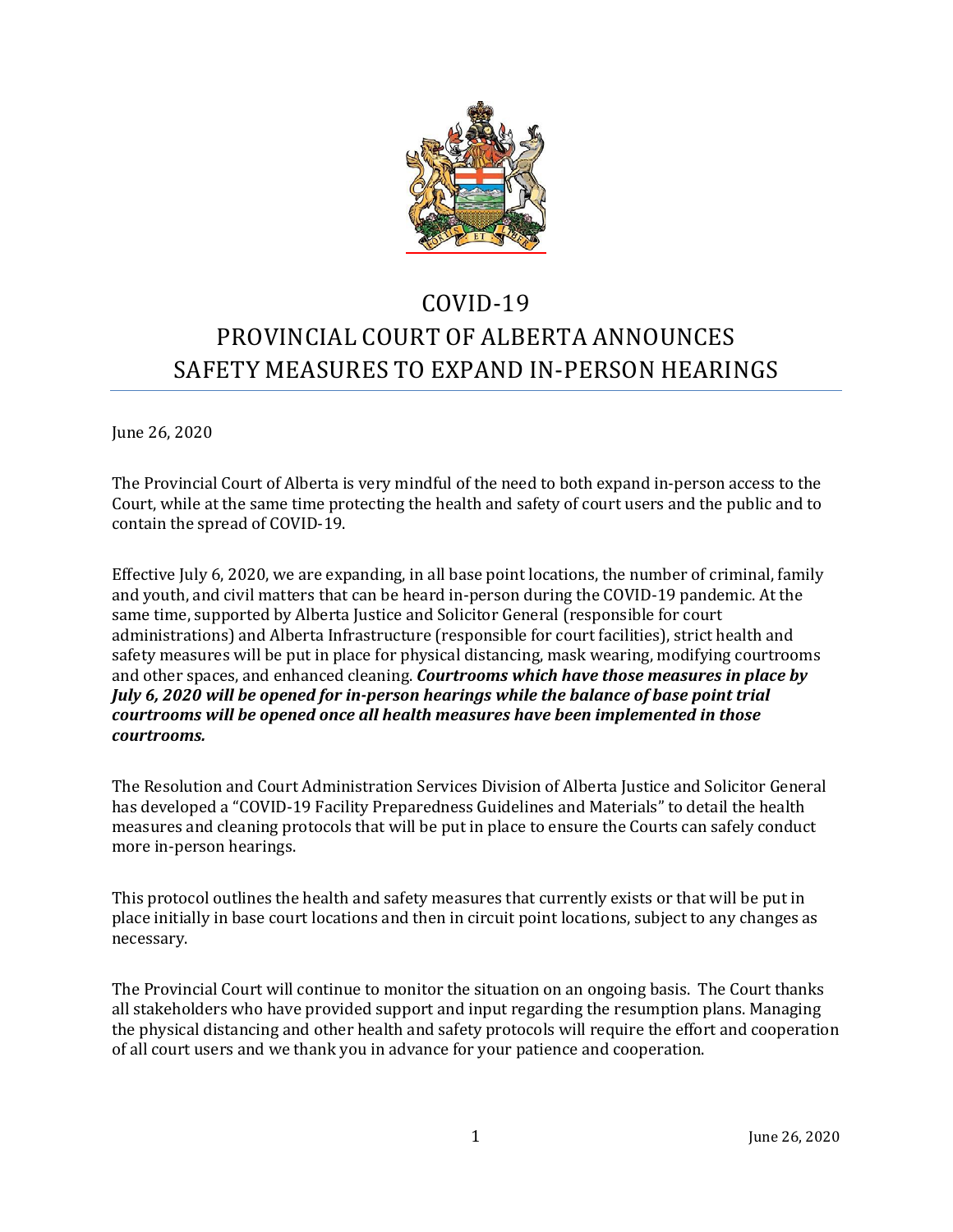# **Limiting the Number of Persons Having Access to Courthouses**

Access to Provincial Courts will continue to be restricted to participants who are necessary to the proceedings before the Court which includes counsel, accused, witnesses, complainants and support person, members of the media, parties to actions, and support workers.

In addition, most docket courts, Case Management Offices (CMO), and certain other hearings will, for now, continue to be dealt with remotely by videoconference or teleconference.

#### **Screening at the Courthouse Entrance**

All persons attending courthouses are required to participate and cooperate with the COVID-19 health and safety protocols.

This includes:

- (a) wearing a mask or protective face covering,
- (b) maintaining physical distancing (2 meters),
- (c) sanitizing hands upon entry to the courthouse and any courtrooms, and
- (d) following all other recommended health and safety protocols and directions.

Alberta Sheriffs will be screening people at the entrance of the courthouse to ensure that:

- (a) the individual's presence is required in court; and,
- (b) that it is safe for them to attend.

Sheriffs will also be monitoring physical distancing in the courtrooms while on their routine patrols throughout the courthouse.

**Do not attend the courthouse if you have travelled outside Canada in the previous 14 days or are experiencing symptoms of COVID-19 or have been directed by public health officials, 811 or a doctor to self-isolate.** 

#### **Court Users with Symptoms of the Virus**

Counsel and self represented parties must confirm at the beginning of the court hearing (and each day after that if more than one day) that to their knowledge, no one, including counsel, the party/accused or any witnesses has any symptoms that may be related to COVID-19 or been in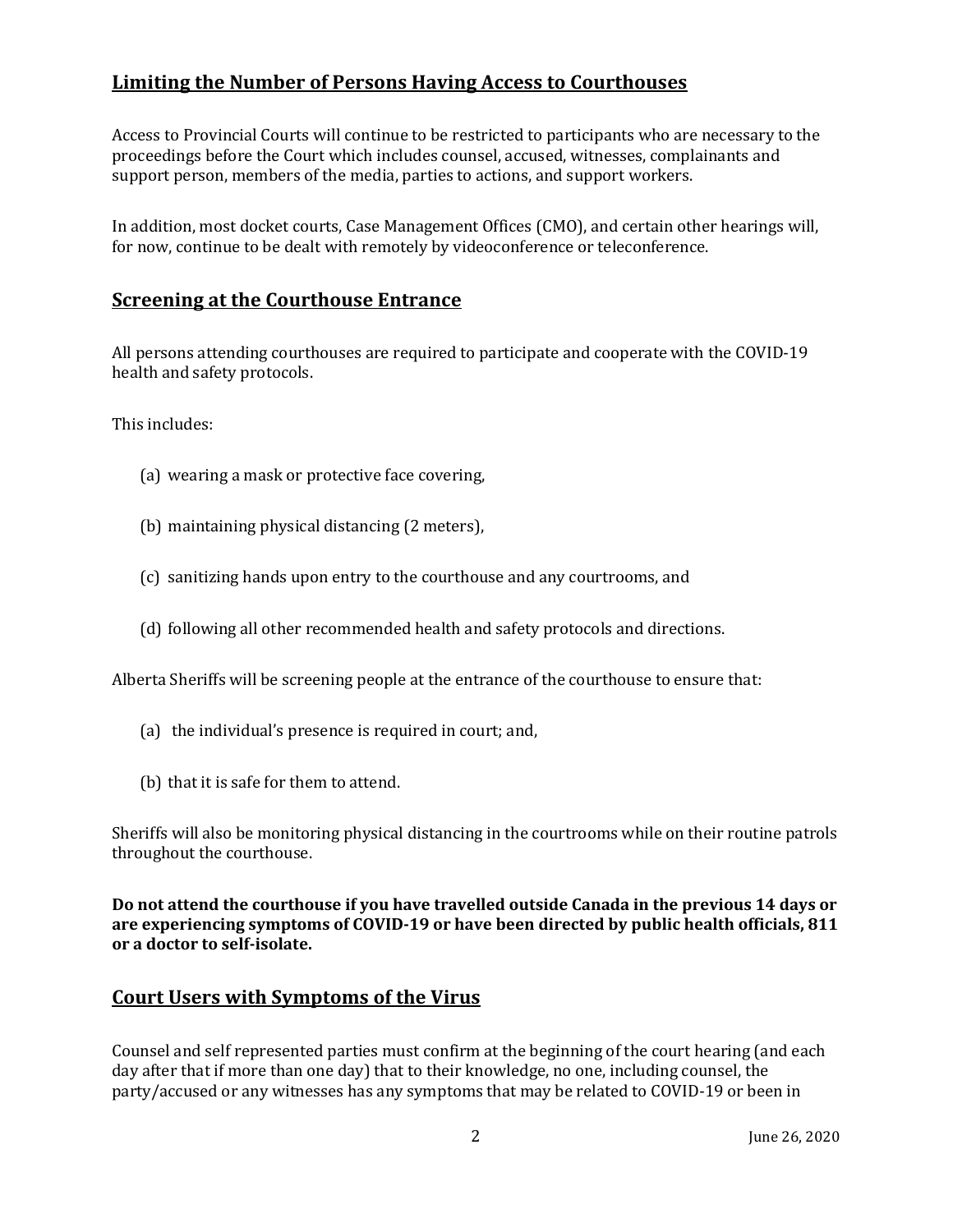contact with a person who has the virus. The Alberta Health Services website sets out the symptoms of COVID-19.

Prior to any proceeding, counsel or parties must determine if any potential witness is reluctant to attend court due to health-related concerns or for other reasons related to the virus. If you become aware of this information in advance of the scheduled proceeding, parties should arrange to discuss whether the witness can give evidence by other means, such as by affidavit or testimony by telephone or videoconferencing, etc.

## **Limiting the Number of People in Courthouses, Waiting Areas and Courtrooms**

In courtrooms, elevators, public washrooms and waiting areas, maximum capacity limits will be established to ensure physical distancing. In courtrooms, for example, capacity is limited to the number of persons that can sit within a courtroom while maintaining 2 meters of social distancing. In waiting areas, capacity is limited to the number of people that can sit or stand while maintaining the same physical distancing.

Counsel are encouraged to obtain a designation of counsel on all indictable offences.

The Case Management Office (CMO) will operate on a remote basis only at this time.

#### **Courtroom Layout**

The physical layout of the courtroom, including the location of counsel and the witness will be arranged where possible to allow a safe physical distance between all participants. Physical distancing between all parties in the courtroom may be achieved by plexiglass barriers, movement of furniture, signage, stanchions and tape on the floor or courtroom seats. The ability to move within the courtroom is restricted for physical distancing purposes and signage directions must be followed.

#### **Communication between Counsel, Parties and the Clerk**

Counsel must consider how they intend to confer with co-counsel and their clients in the courtroom while maintaining a safe physical distance. Counsel should seek direction from the presiding Judicial Officer to talk with co-counsel or their client by text message or another method that would not normally be acceptable in court. Counsel should not approach the clerk unless safe physical distancing is maintained.

#### **Water**

There will be no water available in the courtroom during a proceeding. Counsel, parties, interpreters, and witnesses may bring their own water in containers. Persons who bring their own water bottles should either dispose of the water bottle in a waste receptacle or take the water bottle with them upon leaving the courtroom. Sheriffs will provide water for in-custody accused.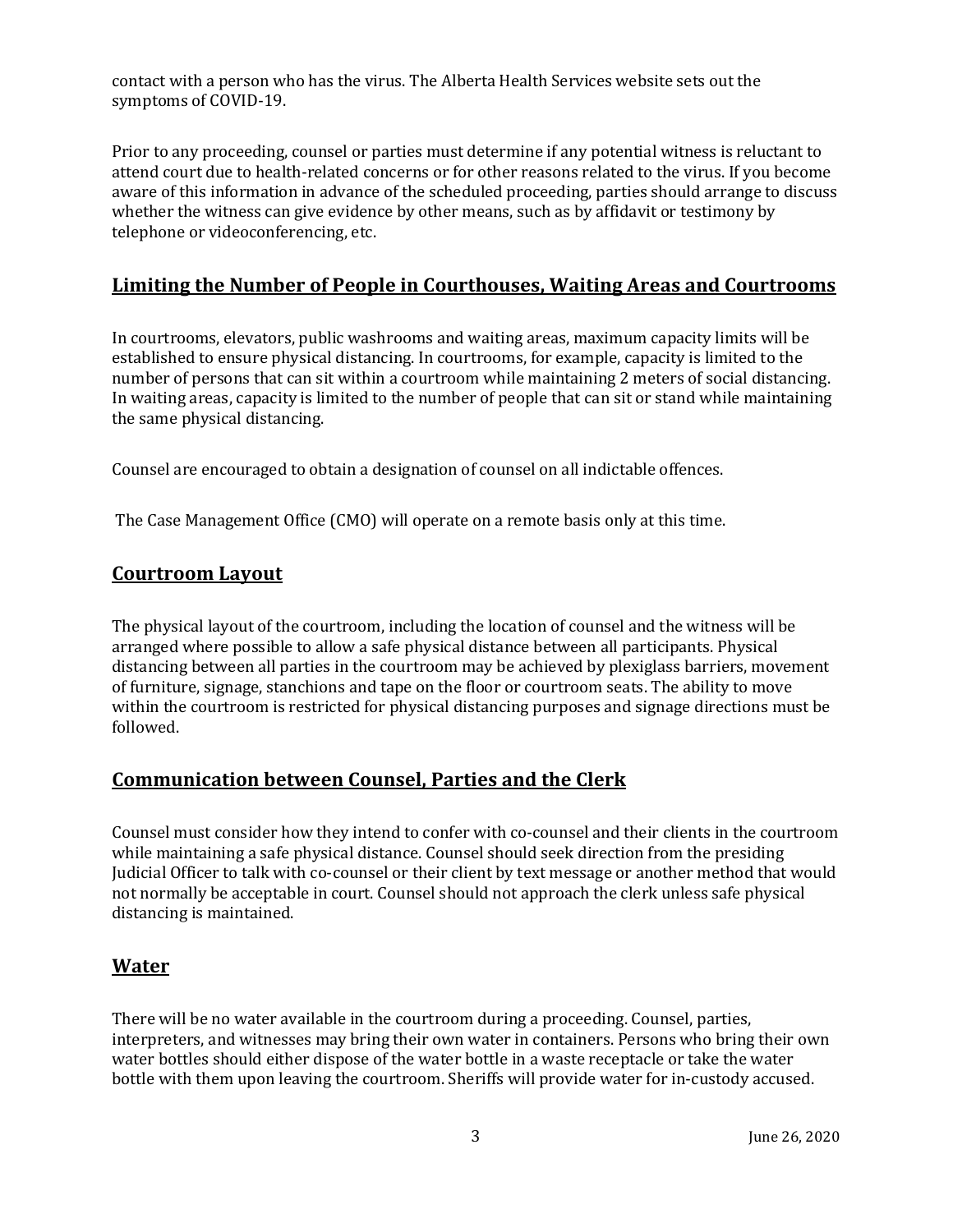# **Parties, Public and Media**

In order to maintain a safe physical distance in the public gallery between members of the media, parties and the public, the number of available seats will be reduced.

Whenever possible, and in particular where those compelled to come to court are symptomatic, hearings or proceedings with some parties appearing virtually should be considered to minimize the number of people in any given space.

### **Facial Masks and Coverings**

Everyone entering a courthouse in Alberta will be required to wear a mask or protective face covering in the public areas of the courthouse. Whether a mask is worn in the courtroom will be left to the parties but will be subject to the ultimate discretion of the presiding Judicial Officer (Judge or Justice of the Peace). Where safe physical distancing cannot be met, the Judicial Officer require the wearing of a mask. The Judicial Officer may request removal of a mask where necessary in order for the participant's evidence or submissions to be heard and understood. Participants should be aware that the Judicial officer, the sheriff, the court clerk and counsel may or may not wear a mask in the courtroom because of the level of protection provided by plexiglass at their location in the courtroom.

# **Giving Evidence**

Evidence may be given in court by swearing an oath to tell the truth with raised hand or by Affirmation to tell the truth. There will be no Bible or other religious book or sacred objects available in the courtroom.

#### **Documents, Exhibits and Books of Authorities**

- a) Pre-trial and case management conferences will include a discussion about measures to reduce the number and quantity of physical exhibits entered, including a discussion around whether documents can be provided electronically.
- b) Parties are strongly encouraged to limit and review the number of documents submitted both at pre-trial conferences and during hearings to essential documents.
- c) Parties are strongly encouraged to limit the size of their books of authorities and written submissions.
- d) Whenever possible, all documents should be submitted electronically to the Court, via the clerk's office. Exceptions may be identified by the Assistant Chief Judges who may specify certain types of documents should be emailed directly to Judges' Chambers.